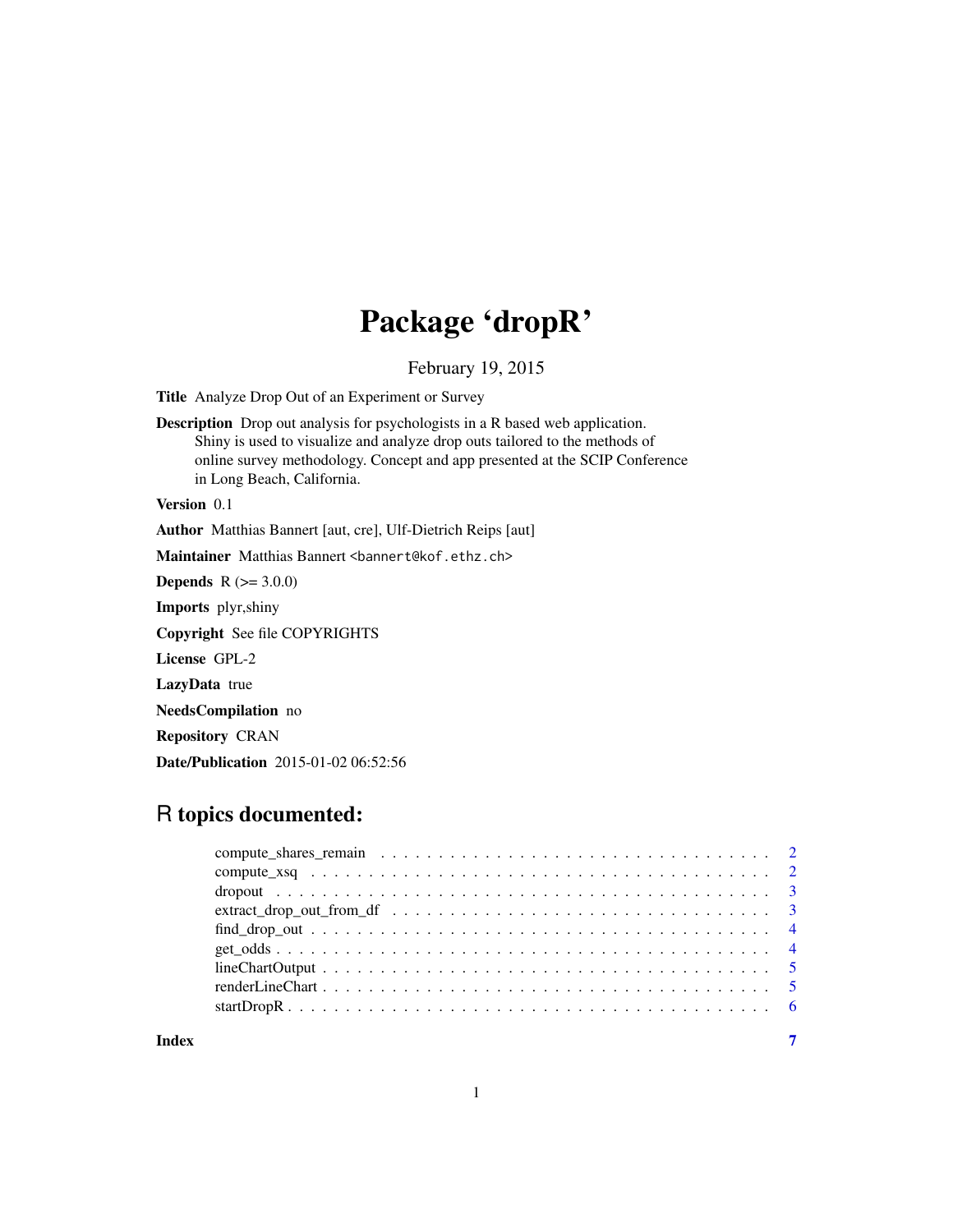<span id="page-1-0"></span>compute\_shares\_remain *Compute the Share of Remaining Participants*

#### Description

Compute the share of remaining participant per question.

#### Usage

```
compute_shares_remain(df, drop_out_pos, number_of_questions)
```
#### Arguments

| df                  | a data.frame                |
|---------------------|-----------------------------|
| drop_out_pos        | drop out position           |
| number_of_questions |                             |
|                     | integer number of questions |

compute\_xsq *Compute Chisq test for a list*

#### Description

Compute chisq given a list of data.frames

#### Usage

```
compute_xsq(li, pos, participants, sel)
```
#### Arguments

| -1 i                       | a list                                            |
|----------------------------|---------------------------------------------------|
| pos                        | integer position within the respective data.frane |
| participants known integer |                                                   |
| sel                        | integer position in the result table              |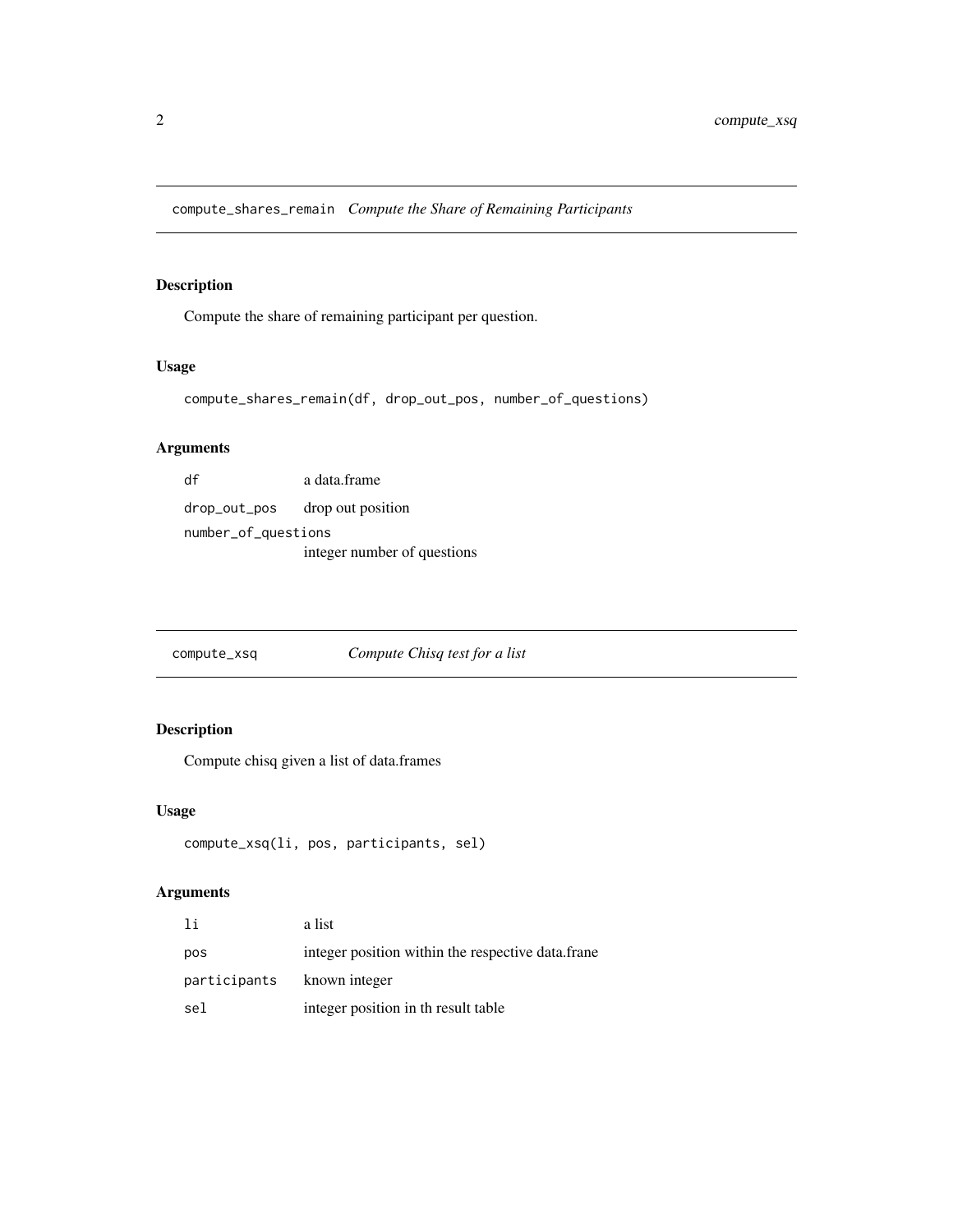<span id="page-2-0"></span>

#### Description

A random dataset that mimmicks a survey or experiment with dropout.

#### Usage

dropout

#### Format

A data.frame with 1000 observations and 12 variables

qXX question group experimental condition ...

#### Source

A random dataset.

```
extract_drop_out_from_df
```
*Extract Drop Out from a Data.Frame*

#### Description

Find drop in Data.frame that contains multiple questions that had been asked sequentially.

#### Usage

```
extract_drop_out_from_df(df, q_pos)
```
#### Arguments

| df    | a data frame                   |
|-------|--------------------------------|
| q_pos | columns that contain questions |

#### Examples

```
data(dropout)
dropout$pos <- extract_drop_out_from_df(dropout,2:10)
dropout$pos
```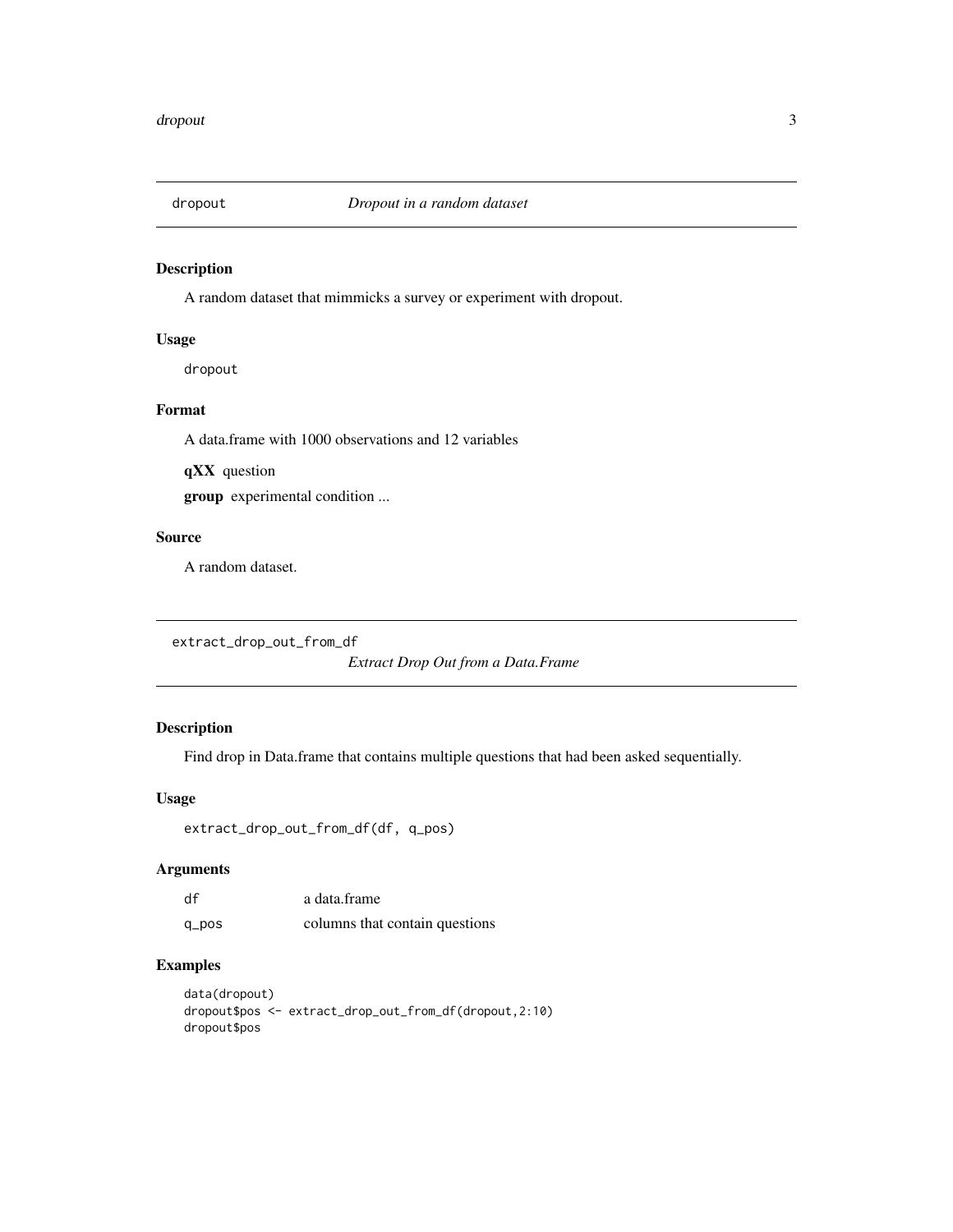<span id="page-3-0"></span>

#### Description

Check consecutive NAs from backend of a vector.

#### Usage

```
find_drop_out(v, clnms)
```
#### Arguments

|       | a vector                                                           |
|-------|--------------------------------------------------------------------|
| clnms | specify the parts that actually hold questions by character names. |

| get_odds | Compute Odds From Probabilities |
|----------|---------------------------------|
|----------|---------------------------------|

#### Description

Compute odds from probabilities. The function is vectorized and can handle a vector of probabilities.

#### Usage

```
get_odds(p)
```
#### Arguments

p vector of probabilities. May not be larger than 1 or smaller than zero.

#### Examples

get\_odds(.8) # 4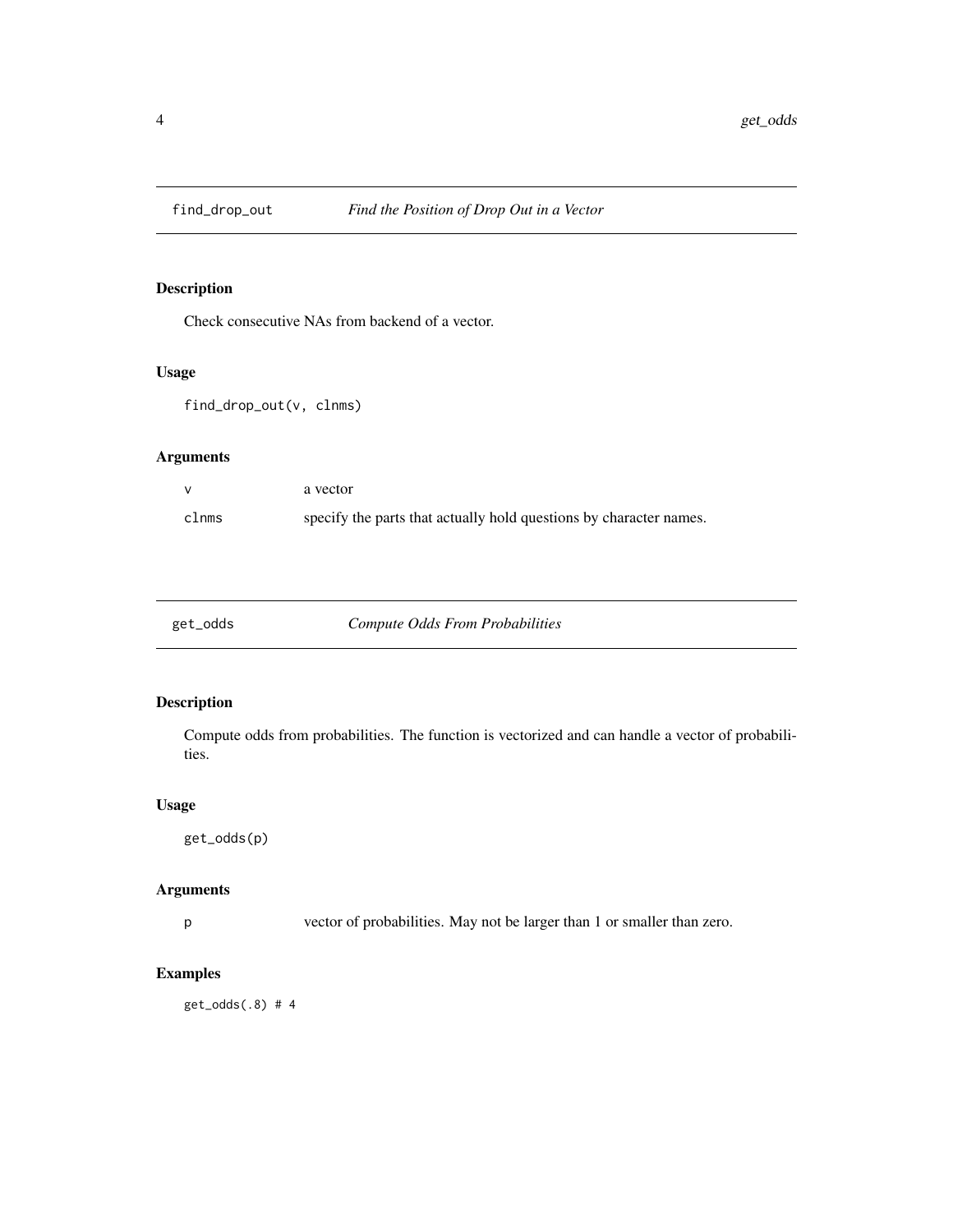<span id="page-4-0"></span>lineChartOutput *Show Line Chart Output on a HTML canvas*

#### Description

create a HTML SVG Line Chart Output using NVD3.js This function should be called from ui.R in a shiny web application.

#### Usage

```
lineChartOutput(inputId, width = "100%", height = "400px")
```
#### Arguments

| inputId | input identifier for the output function, <i>i.e.</i> name of the list element in shiny. |
|---------|------------------------------------------------------------------------------------------|
| width   | defaults to $100\%$ .                                                                    |
| height  | defaults to 400px.                                                                       |

#### Description

This function renders a line chart and should be called from server.R in a shiny application.

#### Usage

```
renderLineChart(expr, env = parent.frame(), quoted = FALSE)
```
#### Arguments

| expr   | an expression to rendered                |
|--------|------------------------------------------|
| env    | environment, defaults to parent.frame(). |
| quoted | logical, defaults to FALSE.              |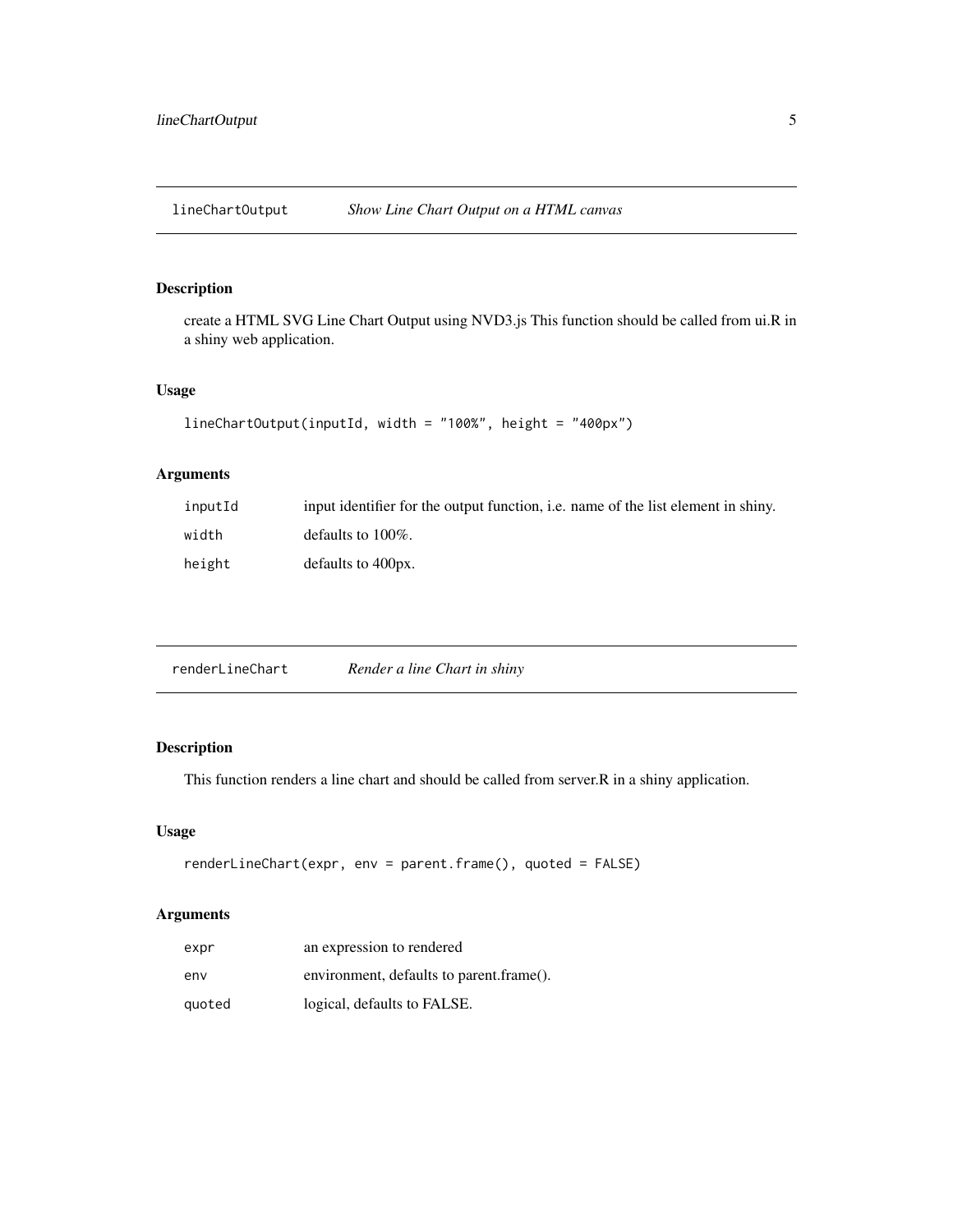<span id="page-5-0"></span>

#### Description

Starts the interactive web application to use dropR in your web browser. Make sure to use Google Chrome or Firefox for best experience.

#### Usage

startDropR()

#### Examples

## Not run: startdropR()